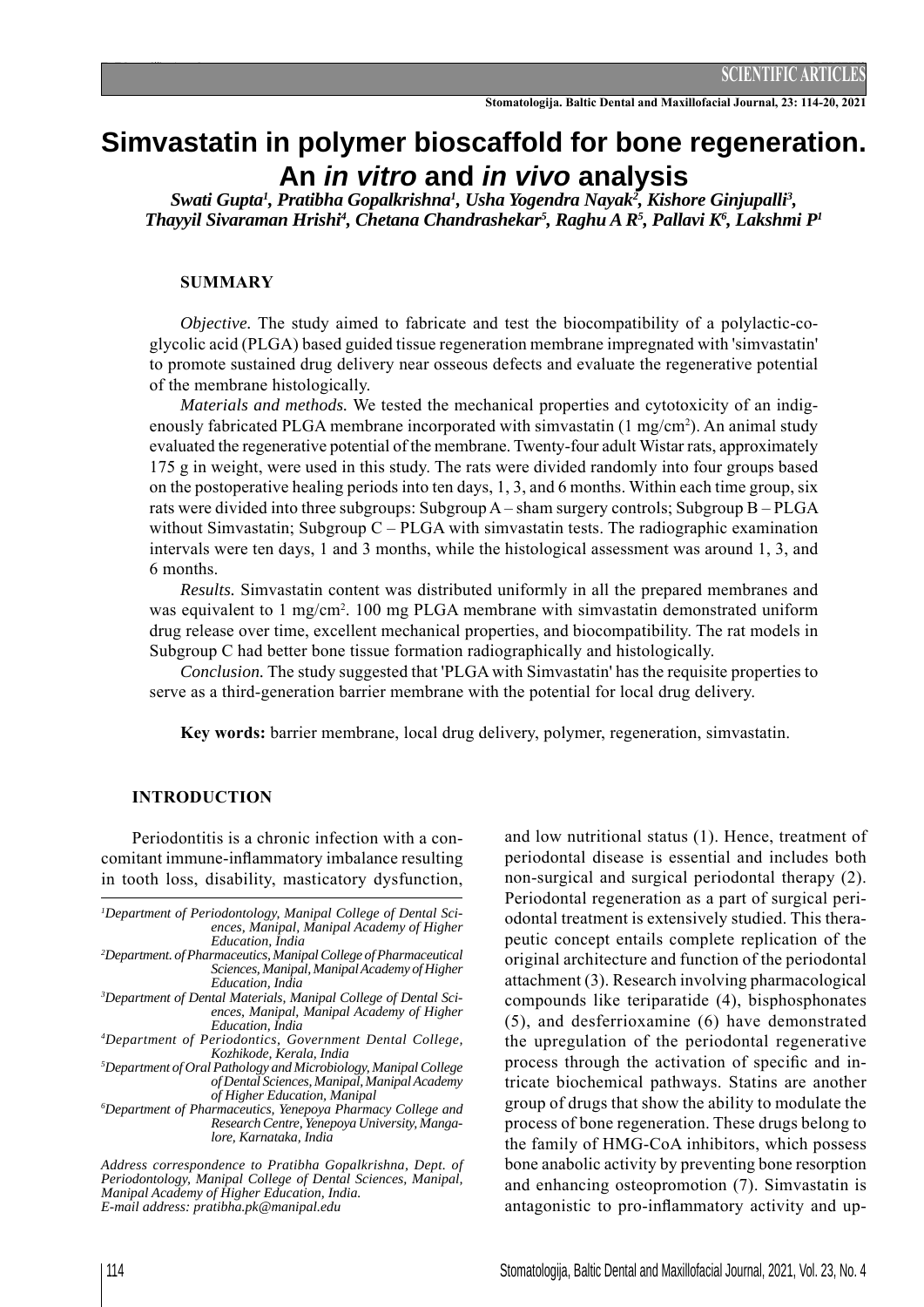regulates the expression of osteoinductive factors (8), thereby exerting a host modulatory effect. We can presume that an optimal dose of simvastatin would have an osteopromotive effect. Hence, the present study intended to determine the optimal dosage of simvastatin in a polymer vehicle necessary for increasing bone mineral density and aimed at fabricating and testing the biocompatibility of a polylactic-co-glycolic acid (PLGA) based guided tissue regeneration membrane incorporating simvastatin, which would promote sustained drug delivery at the endosseous site. The membrane would thus serve as a local drug delivery vehicle while facilitating bone regeneration via barrier function.

## **MATERIALS AND METHODS**

## Preparation of polymeric film of polylacti**co-glycolic acid (PLGA) containing simvastatin**

The solvent casting method enabled the preparation of polylactic-co-glycolic acid membranes (PLGA membrane) [PURASORB® PDLG 5004, Purac Biochemicals, Netherlands]. We dissolved pre-weighed quantities of PLGA 50:50 (100 mg, 200 mg, and 300 mg) in a pre-measured volume of dichloromethane. Simvastatin at a concentration of 1 mg/cm2 was added to the solution gradually, and the mixture was stirred, which was then poured into a rectangular glass mould  $(8\times2 \text{ cm}^2)$ . The solvent and polymer were kept on an ice bath (2-8ºC) for 48 hours to ensure slow evaporation of the solvent with the formation of a porous and bubble-free film, followed by drying under vacuum, at room temperature for 24 hours. Finally, the biodegradable films were peeled from the glass mould and cut into dimensions of  $1 \times 1$  cm<sup>2</sup>. F4, F5, and F6 indicated the PLGA membranes with 100 mg, 200 mg, and 300 mg of the polymer.

## **Characterization of the membrane** *Identifi cation of Simvastatin*

Simvastatin estimation utilized the UV-visible spectrophotometric method (UV-1601PC, Shimadzu Corporation, Japan) between 400-800 nm wavelengths. The wavelength of 243 nm was selected, and a calibration curve was prepared based on absorbance values of the drug at different concentrations.

#### *Drug content uniformity*

The drug content uniformity was quantified by placing a  $1 \times 1$  cm<sup>2</sup> area of the membrane on a slide in isotonic phosphate buffer at a pH of 7.4. The solution was filtered, and drug content was then estimated after proper dilution at 243 nm using a UV spectrophotometer.

## *In vitro drug release*

The drug-release was evaluated by placing 'PLGA membranes containing simvastatin' in glass vials containing 5 ml phosphate buffer saline (pH 7.4). Samples of 1 ml were withdrawn at regular intervals of two hours up to six hours, and 24 hours, 48 hours, 72 hours, 120 hours, 168 hours, 216 hours, 264 hours, 360 hours, and 720 hours. At each sample withdrawal, an equal quantity of fresh phosphate buffer saline (pH 7.4) was added, and then analyzed by spectrophotometry.

## *Mechanical properties*

Tensile strength of the prepared specimens was measured using a universal testing machine (Instron Model 3366, United Kingdom). The experiment was conducted at room temperature using films of 2.0 mm thickness with a gauge length of 10.0 mm and at a tensile jig crosshead speed of 0.5 mm/min. A digital readout indicated the maximum load and tensile strength of the films.

The membrane having 100 mg (F4) of the polymer was found superior to the membranes with 200 mg and 300 mg of the polymer when considering the drug release potential and mechanical properties. Hence, the F4 membranes were chosen for the biocompatibility test and in vivo studies.

## *Biological properties*

Assessment of biocompatibility utilized cell proliferation assay and the cytotoxicity assay. The PLGA membranes were placed in sterile culture plates of  $6\times3$  cm<sup>2</sup> in dimensions. Two lakh human skin fibroblasts, developed in the Department of Radiobiology and Toxicology, were cultured in Dulbecco's modified eagle medium (DMEM). The cells were observed for proliferation and adhesion to the membrane using a light microscope. The cytotoxicity assay depended on the numbers of cells present and the mitochondrial activity per cell. The cleavage of 3-(4,5-Dimethylthiazol-2-yl)-2,5-diphenyltetrazolium bromide (MTT) to purple coloured formazan derivative by living cells is the basis of the assay.

## **Animal study**

The institutional Animal Care and Use Committee provided ethical clearance for the pre-clinical, in vivo study on Wistar albino rat models (18.5.2012; IAEC/KMC/48/2012). Twenty-four adult Wistar rats were kept individually in cages at the institutional 'Animal House' under monitored conditions. Water and 'rat food' in pellets were supplied to the animals, which were kept under observation for any adverse events throughout the study.

#### *Experimental groups*

Animals were divided randomly into four groups based on the postoperative healing period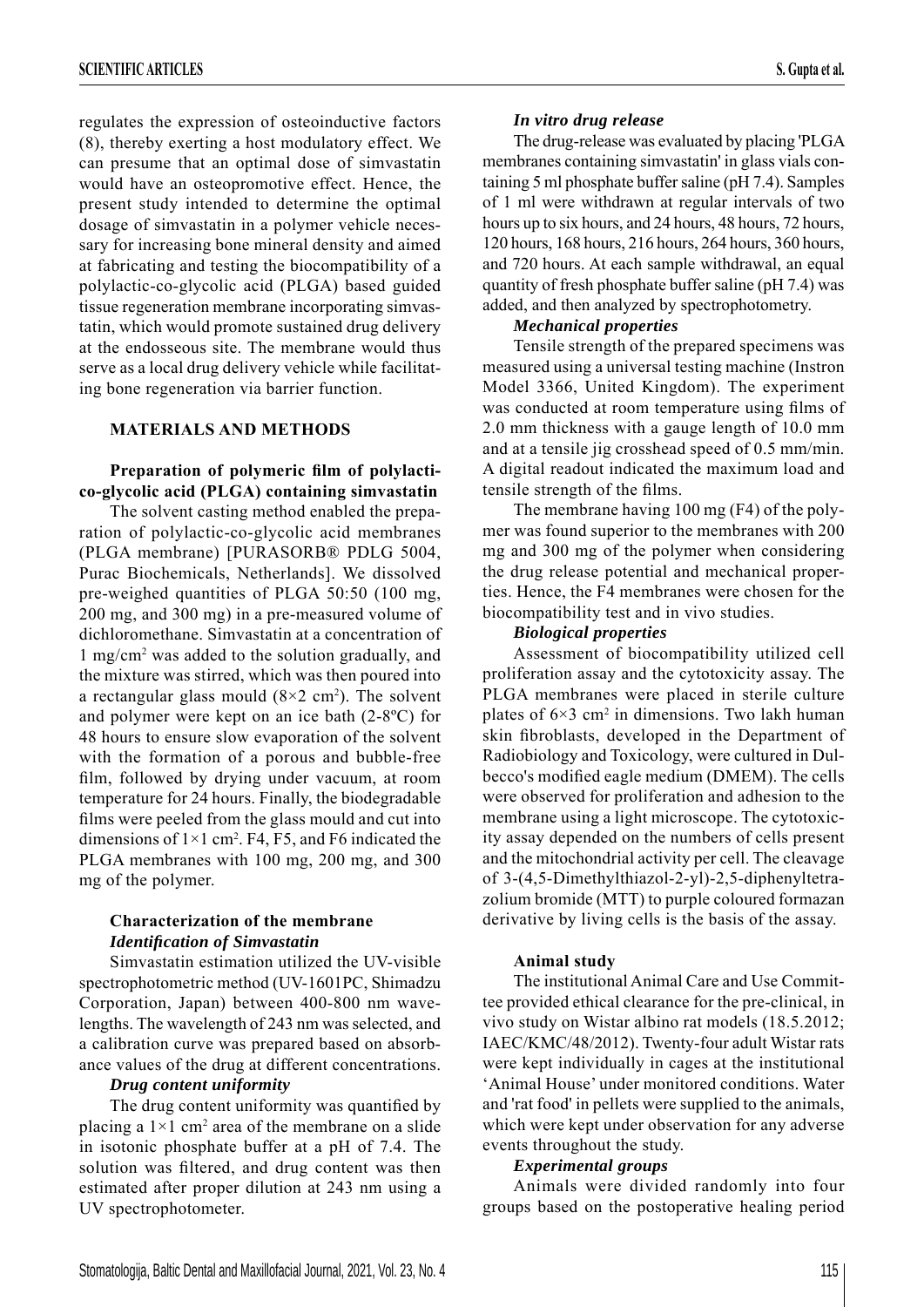into ten days, one month, three months, and six months. From each time group, six rats were distributed into three subgroups: Subgroup A assigned sham surgery – control; Subgroup B assigned PLGA without Simvastatin, and Subgroup C assigned PLGA with Simvastatin – test.

# *Surgery*

The animals were prepared for surgery by shaving and disinfecting the mandibular region. Two study investigators administered anaesthesia by injecting ketamine (100 mg/ml intramuscularly). They placed an incision inferior to the angle of the mandible extending deep into the bone, unilaterally. After atraumatic skin and muscle reflection, a critical-sized 5×5 mm defect was created using a slow-speed dental micromotor handpiece and bur, under constant irrigation with sterile saline. Care was taken to avoid a 'through-and-through' defect. The defect was treated considering the subgroup to which each animal was assigned.

After implantation of the membrane in subgroups B and C, the muscles and skin were sutured, followed by monitoring until recovery from anaesthesia.

## *Radiology*

The bone mineral density (BMD) was evaluated at baseline, ten days, one month, and three months utilizing a Computed tomography (CT) scanner, Philips 64 slice, with head and abdomen protocol. The software used was 4.1ebw. The rats were anaesthetized with ketamine (100 mg/ml) to keep them sedated during the procedure. The CT scan parameters used were 80mA, 120 KVp, with a field of view of 52 mm, slice width of  $0.67$  mm, and exposure time of 6 s. The radiographic density of the 'region of interest' was calculated in Hounsfield units.

# *Histology*

Six rats in each group, i.e., two from each subgroup, were sacrificed at one month, three months, and six months for histologic assessment of healing at the defect site. The specimens were placed in 10% buffered formalin solution up to 24 hours after collection and then decalcified in formic acid for one week. After rinsing in tap water, the specimens were dehydrated with ascending ethyl alcohol concentrations, cleared in xylene, and infiltrated with paraffin. The inferior 'two millimetres' of the facial surface of the mandible was evaluated. A microtome (Thermo Scientific Shandon Finesse ME Microtome) was used to obtain 7μm serial-sections from the centre of each defect. An investigator, who was blind to the groups to which each histologic section was assigned, conducted the histologic evaluation. The

investigator examined the 'hematoxylin and eosin' stained slides for new bone formation, residual GTR membrane, fibrin clot, soft tissue elements, and inflammatory reaction using polarized light microscopy (Microscope: Olympus BX41) at 10X.

#### . **Statistical analysis**

The Kruskal Wallis test estimated the difference in the bone mineral density within each group, while the Mann Whitney U test compared the bone mineral density between the groups. A p-value of  $\leq 0.05$  was considered significant.

# **RESULTS**

# **Drug content uniformity**

A standard plot calibration curve prepared to assess the drug content uniformity showed that the simvastatin content in 100 mg membrane was 0.96 mg, 0.95 mg in 200 mg of PLGA, and 0.95 mg in 300 mg PLGA. Thus, the simvastatin content was uniformly distributed in all three samples and was equivalent to 1 mg/cm<sup>2</sup>.

# **In vitro drug release**

In the 100 mg PLGA membrane with 1 mg simvastatin, the drug release was initially slow (13.76% release in 4 hours). 28% release occurred in 24 hours,  $58.23\%$  in five days, followed by a sustained release of the drug in minimal amounts. A similar sustained drug release pattern ensued in the 200 mg PLGA membrane with 11.87% in 4 hours, 27.54% in 24 hours, and 53.21% of the drug release in 5 days. In 300 mg of PLGA, 9.9% release was seen in 4 hours, 28.39% in 24 hours, and 47.65% of drug release in five days. The increased polymer concentration led to a decrease in drug release rate. Therefore, there is a slower diffusion of the drug from films containing a higher polymer concentration. PLGA 100 mg with Simvastatin (F4) showed a constant drug release over time (Figure 1).

# **Mechanical property**

The tests to determine the tensile strength of the membranes showed that membranes F4 (100 mg) withstood a load of 5.4 N, F5 (200 mg) withstood a load of 9.3 N, and F6 (300 mg) withstood a load of 28.4 N. The tensile strength measurements indicated an extension of 12.4 mm in F4 before the break, F5 membrane showed an extension of 18.6 mm and F6 membrane demonstrated an extension of 11.5 mm before the break. Comparison of maximum load to the load extension ratio, F4 (100 mg) with simvastatin 1 mg/cm2 , demonstrated adequate tension at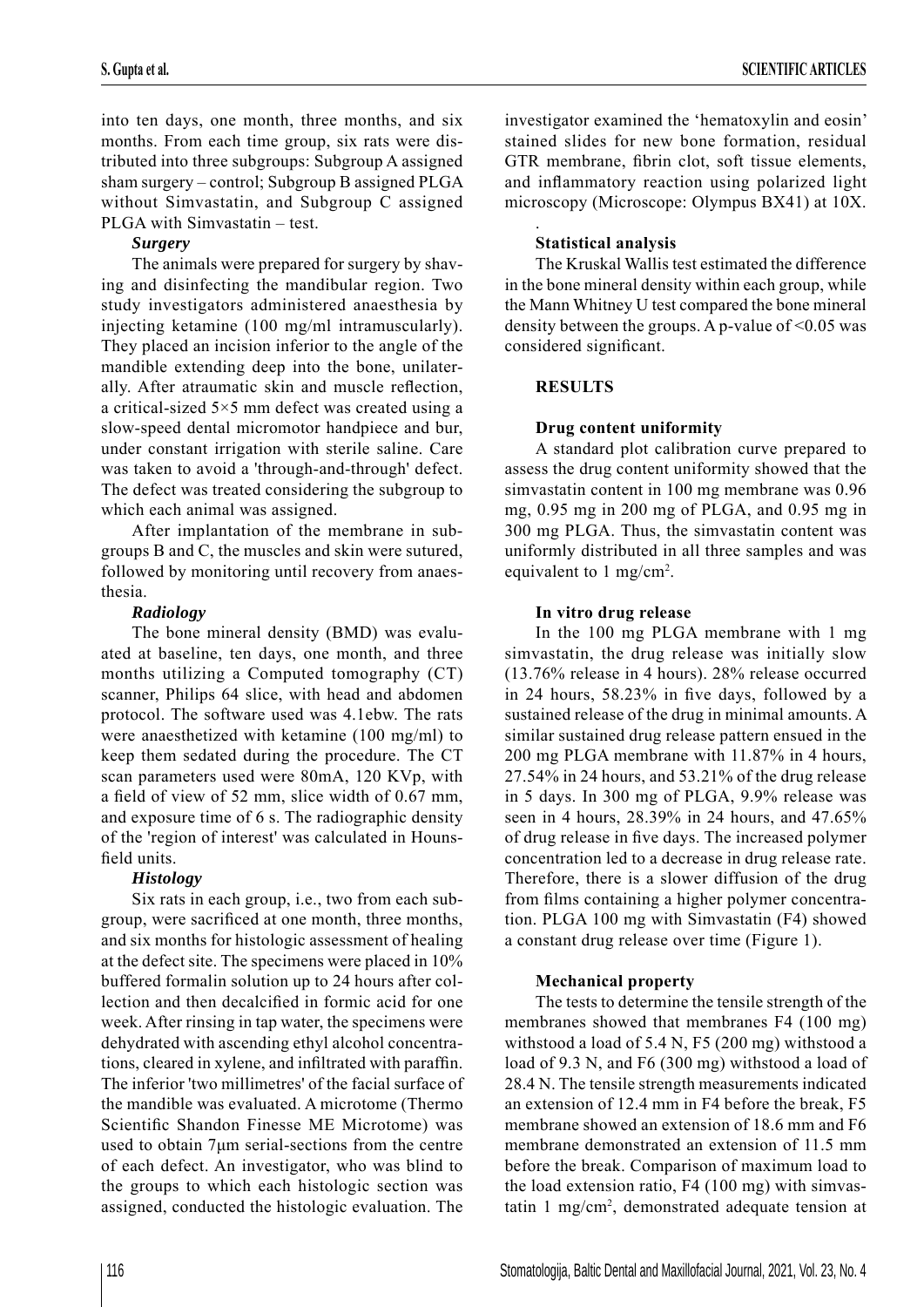#### **Biocompatibility tests**

In the cell proliferation assay, day '2' was characterized by fibroblasts' adhesion to the membrane margins. The microscopic picture at high magnification on the day '4' demonstrated proliferation and multiplication of the fibroblasts, with an evident increase in the number of fibroblasts compared to the day '2.' The cytotoxicity (MTT) assay revealed 100% cell viability in the 'control well,' which contained Dimethyl sulfoxide (DMSO) in the concentration of 200 microliters. The 'test' well with the cells cultured in the presence of 'PLGA membrane with simvastatin' revealed that a concentration of 0.1 μg/ml simvastatin showed cell-viability of 96.7%. As the concentration increased to 200 μg/ml, the cell-viability was 90%.

#### **Animal study**

The CT scan showed a variation in defect healing at ten days. Subgroup A and Subgroup B seemed to show no 'healing' whereas, in Subgroup C, there was an increase in radio-density in the centre of the defect, noticeable in all the specimens of subgroup C scanned at ten days (Figure 2).

#### *CT scan analysis*

Statistical analysis showed that there was a significant difference in bone mineral density in the subgroups at thirty days as compared to ten days postoperatively, whereas, at ninety days, the difference in the density was not statistically significant (Table 2). Mann Whitney test to compare differences between the three subgroups established a statistically significant difference between Subgroups A and C (Table 3).

#### *Histomorphometric analysis*

Histological examination of the defect site at one month showed more osteoblastic surfaces with increased mineralization in Subgroup C. At three months, Subgroup B demonstrated more woven bone with inflam-





**Fig. 1.** In vitro drug release of Simvastatin from PLGA membrane



**Fig. 2.** CT Image on Day 10

10,00

20,00

30,00

40,00

**% Cumulative Drug Release**

% Cumulative Drug Release

50,00

60,00

70,00



**Fig. 3.** Histology at 1, 3 and 6 months. A – Subgroup A, B – Subgroup B, C – Subgroup C.

F4 F5  $-F6$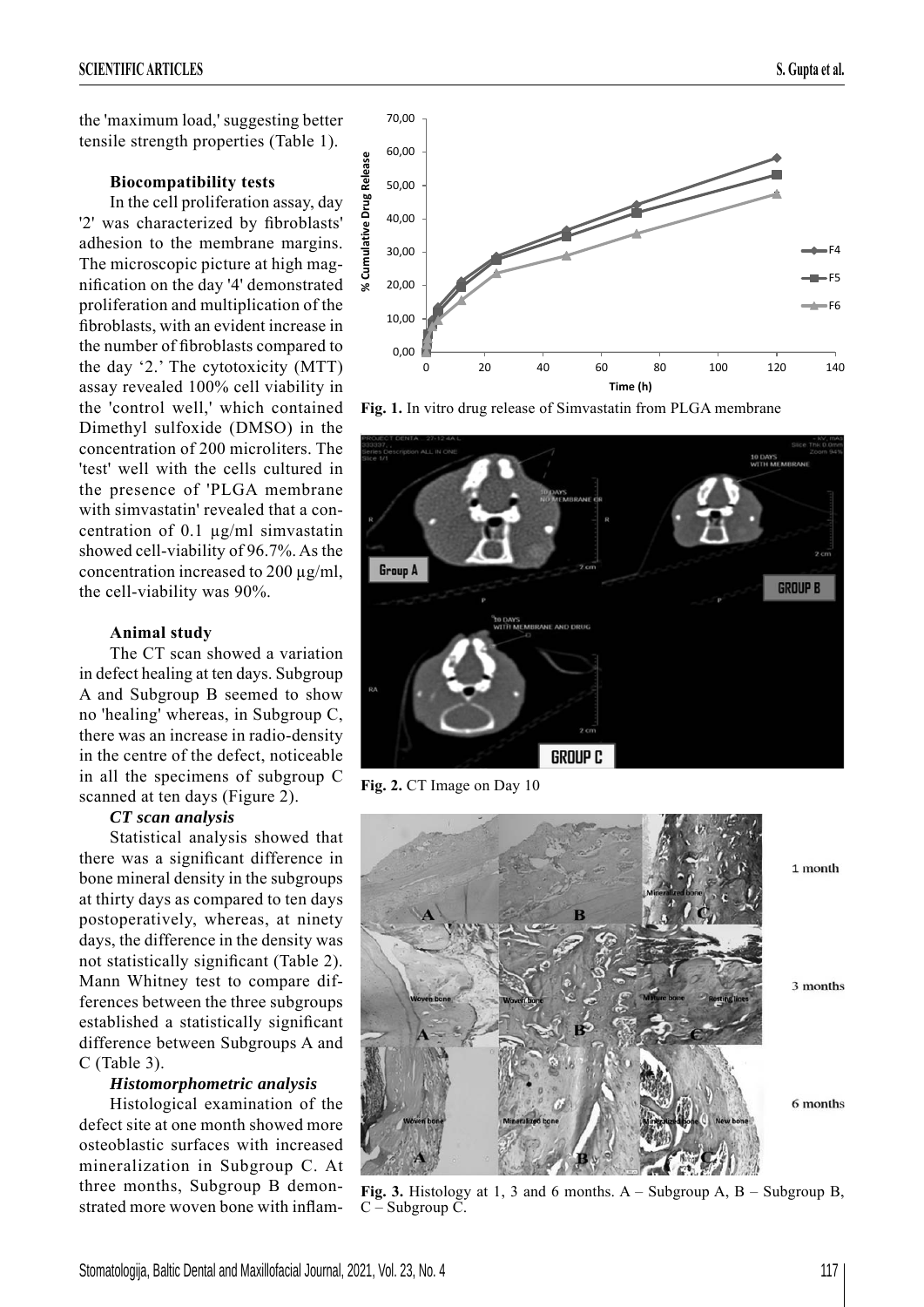matory cells and high vascularization. Subgroup C showed more mineralization, resting lines, and more mature bone. There is a difference between the groups concerning 'bone formation' at six months. In Subgroup A, a wide area of woven bone was seen, demonstrating continued bone remodelling. In Subgroup B, the mineralized bone was distinctly evident, while in Subgroup C, well-mineralized bone with distinct staining, outlined with new bone was observed (Figure 3).

#### **DISCUSSION**

Regeneration of the periodontal apparatus involves a complex series of events that require the synchronized existence of optimal environmental and molecular factors. Modulating the host environment, and creating and maintaining space for the regenerative process, is a prerequisite for achieving restitutio ad integrum (9). Simvastatin, a lipid-lowering drug, (10) can additionally downregulate the destructive effect of the inflammatory process (11). Simvastatin facilitates the production of 'Bone Morphogenetic Protein 2' (BMP2) in addition to 'vascular endothelial growth factor' (VEGF), osteocalcin, and 'bone sialoprotein' (BSP) and thus promotes osteoblast differentiation and bone regeneration at the molecular and cellular levels (12).

Polymer membranes, which are non-toxic and biocompatible materials, have been used in studies

|  |  |  |  | Table 1. Tensile strength assessment |
|--|--|--|--|--------------------------------------|
|--|--|--|--|--------------------------------------|

| <b>Membrane</b> | <b>Maximum load, N</b> | <b>Tensile extension at break</b><br>(standard), mm |
|-----------------|------------------------|-----------------------------------------------------|
| F4              | 5.46718 (0.73)         | 12.31254 (1.39)                                     |
| F5              | 9.31016(0.61)          | 18.69502 (1.504)                                    |
| F6              | 28.94971 (1.786)       | 11.53360 (0.58)                                     |

Table 2. CT scan-comparison of variation in the Bone Mineral Density in the 3 subgroups

| Density (Day 10 to Day 30) |                           | Density (Day 10 to Day 90) |                                                         |
|----------------------------|---------------------------|----------------------------|---------------------------------------------------------|
| <b>Mean (SD)</b>           | $\mathbf{P}\text{-value}$ | <b>Mean (SD)</b>           | $\mathbf{P}\text{-value}$                               |
| Subgroup A $246(218)$      | 0.05                      | 780 (205)                  | 0.52                                                    |
| Subgroup B $429(204)$      |                           | 793 (119)                  |                                                         |
| Subgroup C $572(138)$      |                           | 882 (161)                  |                                                         |
|                            |                           |                            | Mean change in Bone Mineral Mean change in Bone Mineral |

# – Kruskal Wallis test.

**Table 3.** CT scan-comparison of variation in the Bone Mineral Density between the 3 Subgroups

| Subgroup                  | #P-Value |  |
|---------------------------|----------|--|
| Subgroup A Vs. Subgroup B | 0.10     |  |
| Subgroup B Vs. Subgroup C | 0.26     |  |
| Subgroup A Vs. Subgroup C | 9.02     |  |
|                           |          |  |

# – Mann Whitney test.

of periodontal regeneration. PLGA polymer, which can form an optimally porous, biodegradable, innocuous membrane  $(13)$ , finds its application as a scaffold for the drug and a barrier for space maintenance and exclusion of epithelial cells from the periodontal defect sites. Thus, the present study utilized 'simvastatin' in PLGA membranes, demonstrating osteopromotion capacity. This membrane can serve as an economic local drug delivery system for host modulation. 100 mg PLGA membrane was selected over 200 mg and 300 mg membranes based on its mechanical, in vitro drug release, and biocompatibility properties. The PLGA membrane showed maximum load and extension before rupture, demonstrating required tensile strength properties and moldability. We were able to adapt the membrane onto the prepared critical-sized defect in vivo. However, the membrane lacked the stiffness desirable for space maintenance. Placement of the overlying flap would probably reduce the tenting effect. Pirhonen *et al.* used an innovative technique to overcome this limitation by treating PLGA with N-methyl pyrrolidone (NMP) for Inion (InionGTR™) membrane, improving its conformability and shape conservation properties and providing desired porosity for cell ingrowth (14).

In the present study, the PLGA membrane facilitated sustained drug delivery in an optimized manner as only an ideal dose of the drug can stimulate the cells to express BMP-2 without bringing about the inflammatory response  $(15)$ .

> Simvastatin was used at a concentration of 1 mg/cm2 , considering research by Stein *et al.*, where the optimal concentration of 'simvastatin' associated with beneficial effects without inflammation was 0.5 mg. Nevertheless, concentrations of 0.5 mg to 2 mg are suggested to promote bone formation (16). A 'systematic review and meta-analysis,' by Gupta *et al.*, states that the optimal dosage of simvastatin for bone regeneration is between 1 mg/cm<sup>2</sup> to 3 mg/cm<sup>2</sup> (17).

> The present study used a rat mandible model for assessing bone regeneration. Rat models prove advantageous for assessing microbial and host responses and determining the subtleties of soft and hard-tissue interfaces relevant to periodontal regeneration and oral inflammatory conditions (18). A critical size defect of 5×5 mm dimension was prepared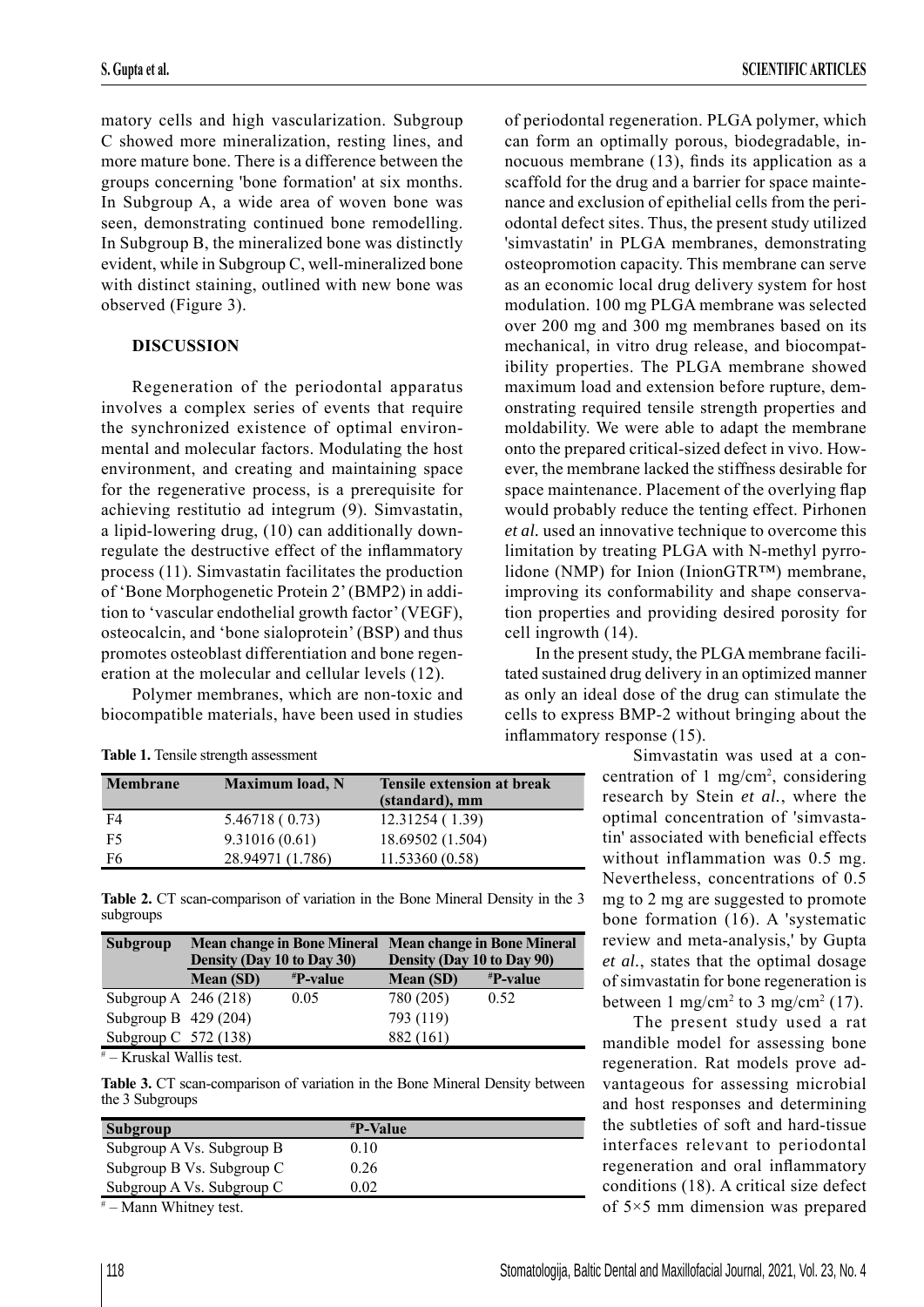in the anteroinferior border of the mandible in the study. The defect-size was determined based on evidence regarding critical-size defects in rats (19).

In the present study, CT scans verified the bone density at various time intervals. Studies suggest that variations in Hounsfield units can indicate bone quality alterations (20). The time points selected for assessing bone density in the present study were as per Stein *et al.* (16), who observed osteoblastic activity at ten days and osteoclastic action by 24 days. Considering that complete bone remodelling would require nearly three months, bone formation was re-assessed at ninety days in the present study. Subgroups A and C showed significantly different bone-mineral densities (BMD), attributed to the combined effects of simvastatin and barrier effects of PLGA (15). Although complete regeneration of periodontal attachment apparatus with statin use may be moot, bone regeneration is evident (21). Studies on subgingival delivery of 'simvastatin' and 'atorvastatin' in intra-bony defects have shown a gain in clinical attachment level with the combined use of both drugs as compared to a placebo. However, 'atorvastatin' was found more effective in the treatment of periodontal defects with better regenerative potential (22). Another study that used simvastatin gel in osseous defects has shown reduced gingival index, probing depth, and increased clinical attachment level with increased bone fill in the intraosseous defect (23). Notably, in the present study, the difference between the bone mineral densities at ninety days was not statistically significant in the subgroups, which could be due to the polymer base degradation. The average degradation period of polymer membranes is usually 4-6 weeks, approximating 28-45 days (24).

#### **REFERENCES**

- 1. Chapple ILC. Time to take periodontitis seriously. BMJ. 2014;348:g2645. doi:10.1136/bmj.g2645
- 2. Nascimento GG, Dahlén G, López R, Baelum V. Periodontitis phenotypes and clinical response patterns to non-surgical periodontal therapy: reflections on the new periodontitis classification. Eur J Oral Sci. January 2020. doi:10.1111/eos.12670
- 3. Ivanovski S. Periodontal regeneration. Aust Dent J. 2009;54:S118-S128. doi:10.1111/j.1834- 7819.2009.01150.x
- 4. Bashutski JD, Eber RM, Kinney JS, et al. Teriparatide and osseous regeneration in the oral cavity. N Engl J Med. 2010;363(25):2396-2405. doi:10.1056/NEJMoa1005361
- 5. Akram Z, Abduljabbar T, Kellesarian SV, Abu Hassan MI, Javed F, Vohra F. Efficacy of bisphosphonate as an adjunct to non-surgical periodontal therapy in the management of periodontal disease: a systematic review. Br J Clin Pharmacol. 2017;83(3):444-454. doi:10.1111/bcp.13147
- 6. Donneys A, Yang Q, Forrest ML, et al. Implantable hyaluronic acid-deferoxamine conjugate prevents nonunions

Degradation of the polymer base, in turn, would result in the dissipation of the drug.

The histologic findings correlated with the radiologic observations, with dense bone formation in subgroup C, followed by subgroups B and A. Simvastatin has demonstrated remarkable effects on neovascularization, along with osteogenesis and bone remodelling, and can modulate inflammation, immune response, and bacterial clearance (25).

Future research on larger animal models, soft tissue healing followed by human clinical trials would enable the use of 'PLGA with simvastatin' in periodontal regenerative therapy.

#### **CONCLUSION**

The combination of mechanical properties of the polymer, sustained drug release, and osteopromotive properties of simvastatin suggest a potential for this simvastatin-laden PLGA scaffold (1 mg/cm<sup>2</sup>) as a third-generation barrier membrane.

#### **STATEMENT OF CONFLICTS OF INTEREST**

The authors state no conflict of interest.

#### **ACKNOWLEDGEMENTS**

We thank Purac biochemical, Netherlands, and Ranbaxy Laboratories Ltd. for providing samples of PLGA and Simvastatin, respectively. We acknowledge the faculty at the School of Life Sciences, for permitting us to use the facilities for cell culture and cytotoxicity assays and at the Department of Radiodiagnosis, for assistance with the CT scans.

through stimulation of neovascularization. npj Regen Med. 2019;4(1):11. doi:10.1038/s41536-019-0072-9

- 7. Muniz FWMG, Taminski K, Cavagni J, Celeste RK, Weidlich P, Rösing CK. The effect of statins on periodontal treatment—a systematic review with meta-analyses and meta-regression. Clin Oral Investig. 2018;22(2):671-687. doi:10.1007/s00784-018-2354-9
- 8. Yamashita M, Otsuka F, Mukai T, et al. Simvastatin antagonizes tumour necrosis factor- $\alpha$  inhibition of bone morphogenetic proteins-2-induced osteoblast differentiation by regulating Smad signalling and Ras/Rhomitogen-activated protein kinase pathway. J Endocrinol. 2008;196(3):601-613. doi:10.1677/JOE-07-0532
- 9. Zhang K, Wang S, Zhou C, et al. Advanced smart biomaterials and constructs for hard tissue engineering and regeneration. Bone Res. 2018;6(1):1-15. doi:10.1038/ s41413-018-0032-9
- 10. van Stee MF, de Graaf AA, Groen AK. Actions of metformin and statins on lipid and glucose metabolism and possible benefit of combination therapy. Cardiovasc Dia-